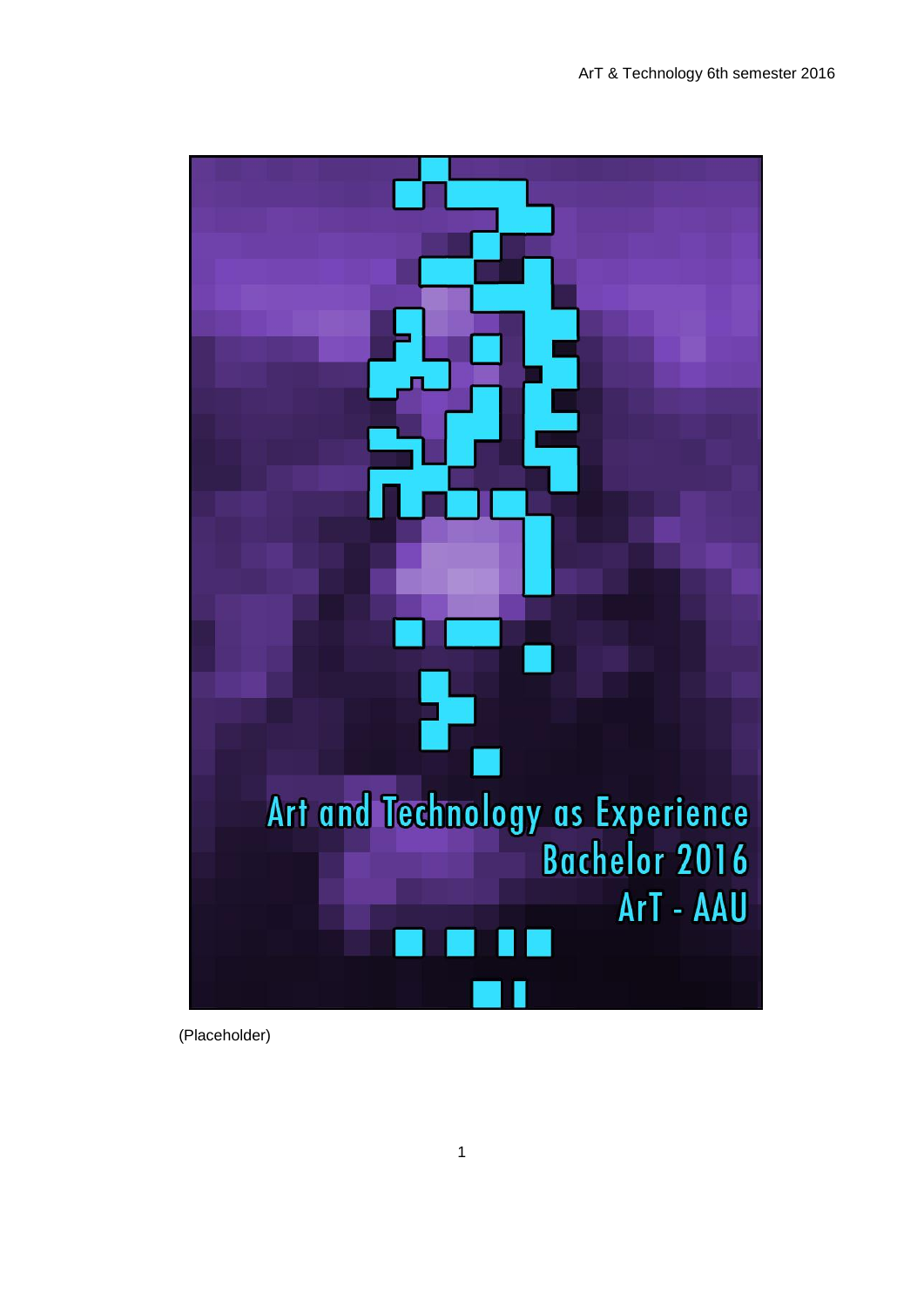| <b>Semester details</b> | <b>Communication, ArT and Technology (CAT)</b> |
|-------------------------|------------------------------------------------|
| School:                 | <b>Art and Technology</b>                      |
| Study board:            | September 2014                                 |
| Study regulations:      |                                                |

### **Art and Technology as Experience – Towards the Future**

The students have free hands to work out their finale semester projects, which is a wish they have put forward, which means that the semester as such have no thematic framing. There will be a collaboration portfolio to choose from, but the students can choose to focus on a self-defined problem and/or direct their projects towards future possibilities. Inter/cross/multi-disciplinarity will be at the centre of the main module as well as it will be thought into the sub-modules of the semester. In this last semester it is important to equally support the academic knowledge and practical skills, which will enable students to choose a further path either within academia or within other professional fields relating to art, science, technology and experience.

There will be various types of activities and excursions to support the choice of topic for the project. Through out the semester there will be happenings, artist talks and workshops, both at campus and out-house, that can enable students to fulfil. The semester will be driven equally on formal activities as well on student driven activities, which can enhance the artistic and academic quality.

Proposed collaborative projects so far:

**Landshape** (contact: Falk Heinrich/Signe Højmark) **Kunsthal NORD** – front hall exhibition space ( contact: Henrik Brock-Lips)

### **Semester organisation and time schedule**

The semester will be driven by a high level of participation from the students. Very early and continuous meeting activities will ensure that discussions about project concepts and possibilities are carried out in correlation with a continuing follow up on progress. The aim is to place courses early in the semester and organize courses and course modules in a manner that frees up time for project work as well as a free final period to conclude projects. An overall structure for presentation of project progress and challenges are sought through internal deadlines where mini Pecha Kucha's and other presentation forms aim to sharpen the focus and strengthening the workflow. The development of project topic and themes should be done in close collaboration with the advisors.

### **Semester coordinator and secretariat assistance**

Semester coordinator: Betty Li Meldgaard – [betty@hum.aau.dk](mailto:betty@hum.aau.dk)

Secretary: Anne Nielsen – amn@hum.aau.dk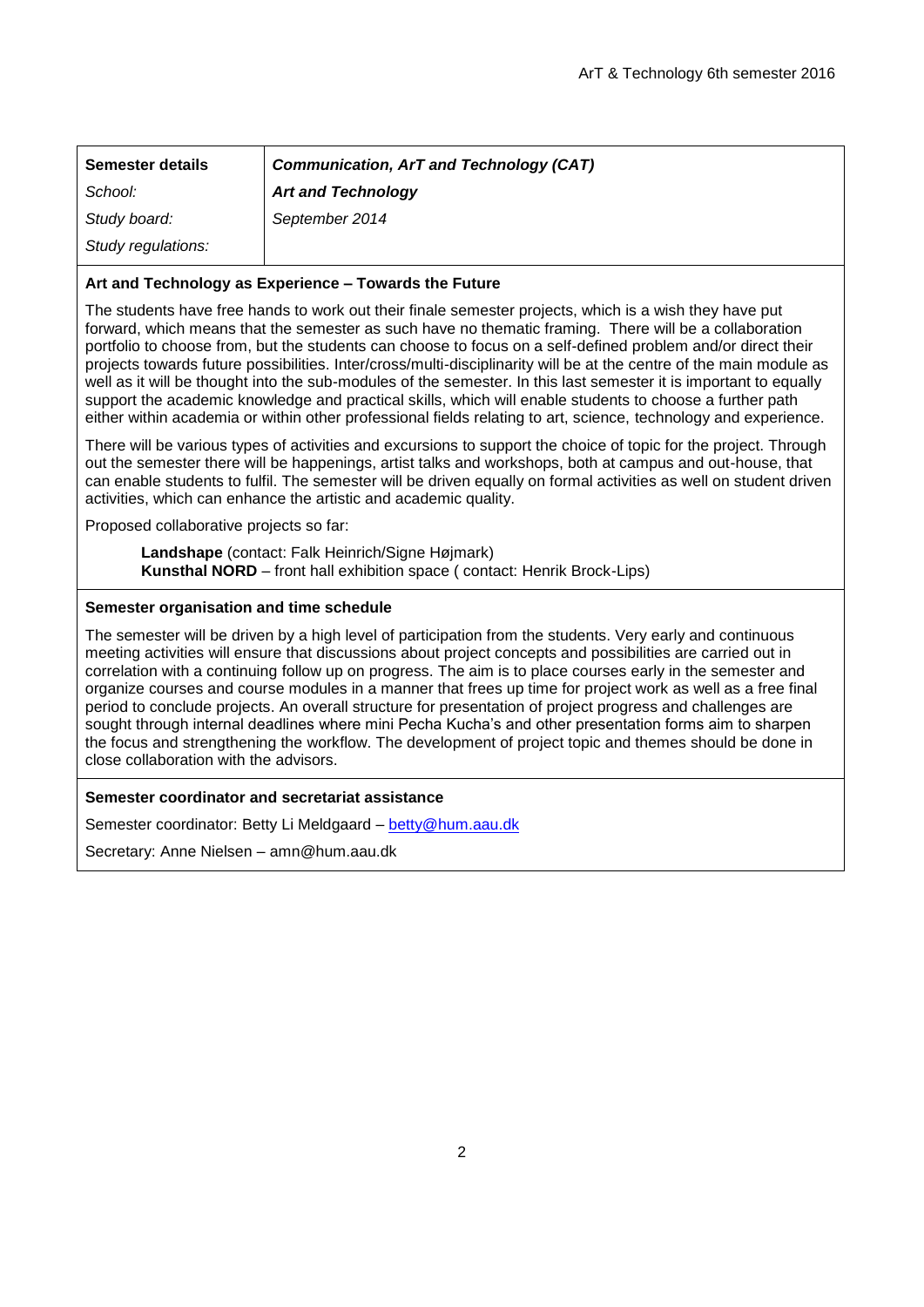# *Module 19 - Art and Technology as Experience - BA-project/20 ECTS*

# **Oplevelsesteknologi – BA-projekt/20 ECTS**

Activity Code: HSA66027H

#### **Location**

ArT 6. semester

### **Module coordinator**

Betty Li Meldgaard

### **Type and language**

Main semester module Language: English

### **Learning objectives**:

The objective of Module 19: Art and Technology as Experience - Bachelor Project is to enhance students' understanding of problem areas and solutions in relation to the creation of interactive artefacts, installations, and performances of artistic quality. During this module, students should acquire:

### Basic **knowledge** about

artefacts, installations, and performances whose objective is either to entertain, inspire, raise awareness, or in other ways affect audience or participants

installations, artefacts or performative events, taking into account the weighting of artistic, technical, material, contextual and functional considerations

methods in connection with the creation of installations, artefacts or performative events as part of the experience culture

#### **Skills** in

identifying and formulating an artistic challenge and experience-oriented demands on the basis of a problem statement defined by the student

analyzing the artistic problem and developing alternative concepts to deal with it

creating and selecting artistic means and the application of technologies

developing and realization of installations or artefacts as part of the experience culture

#### **Competencies** in

creating engaging experience designs as a synthesis of creative expression, technology, and human performance/participation in artistic settings applying

theoretical and analytical skills to the design of an artefact, and reflecting on its functionality, technological choices and artistic means of expression choices

describing the completed design at a professional level and communicating it to external recipients.

The subject must be presented to the Board of Studies in the form of a brief problem statement. The Board of Studies must approve the subject of the BA project. A minimum of 3 subject focus fields represented by the main modules in semesters  $1 - 5$  of the program should be included in the BA project.

**Examination** 19 An external combined written and oral examination in Module 19 "Art and Technology as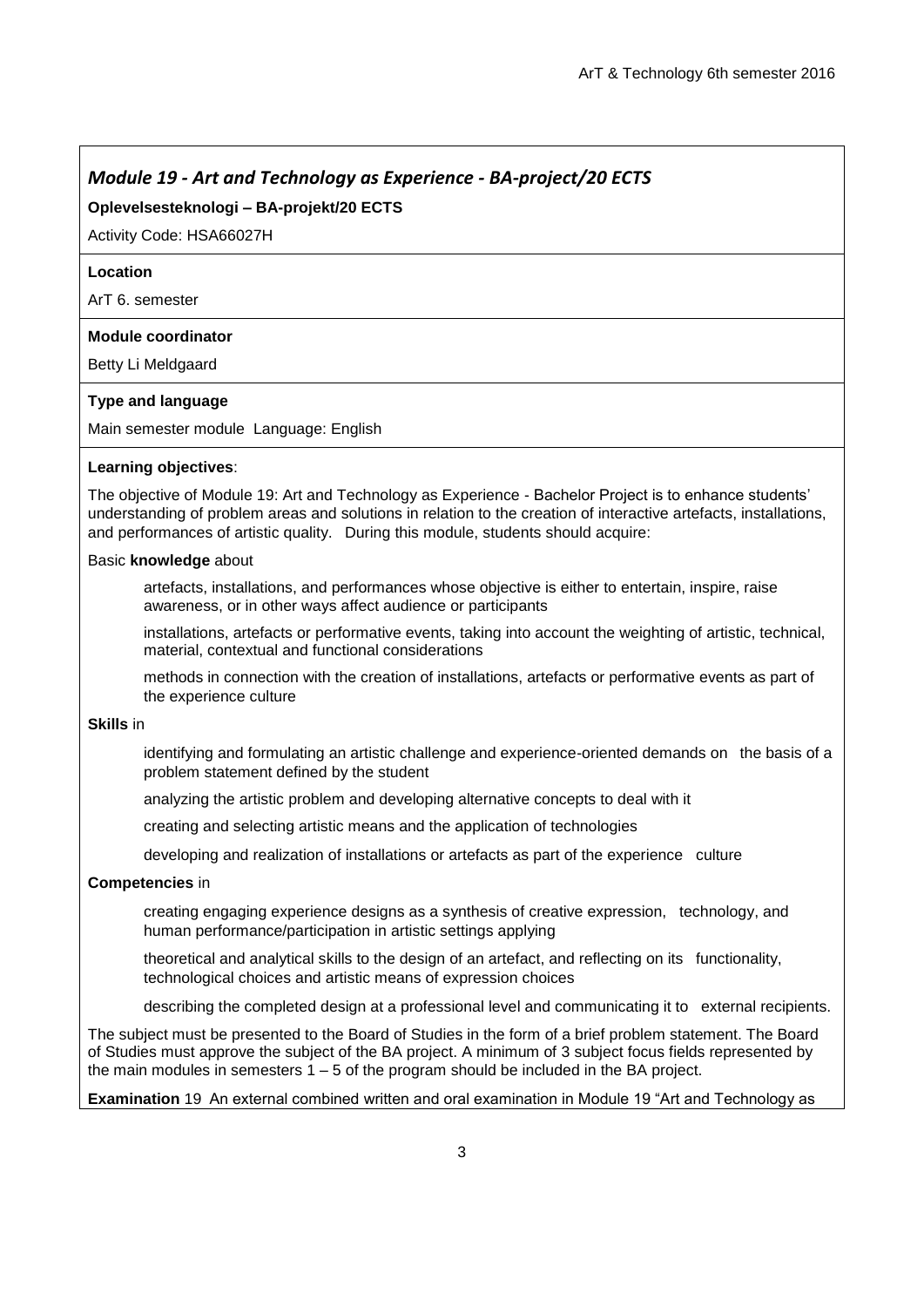Experience" (Bachelor Project)" (Oplevelsesteknologi (Bachelorprojekt)).

Form of examination: b) The examination will take the form of a conversation between the student(s), the examiner and an external examiner on the basis of the project report prepared by the student(s), which may be in the form of a report or portfolio as well as the product created by the student. The project exam will also address other content from the module courses. Number of pages: the written work must consist of not less than 15 pages and not more than 20 pages per student (not more than 25 pages in the case of individual reports). Abstract: An abstract must be produced in Danish. The abstract must consist of not less than 1 page and not more than 2 pages. The abstract is included in the overall evaluation of the project. Duration of examination: 20 minutes per student and 10 minutes for assessment and communication of grades per group, however, the duration of the examination is maximum 2 hours. Evaluation: Grading according to the 7-point scale. Proportional weighting: An aggregate grade is awarded for the artefact, the written and oral performances. The assessment results in an individual grade.

Credits: 20 ECTS

The written report, the product and the oral examination should demonstrate that the student has fulfilled the objectives outlined above.

(Excerpt from study regulations 2015)

# **Academic content and conjunction with other modules/semesters**

**Method of working**: Project work in groups or individually

Credits: 20 ECTS

Module contents:

This module emphasizes the importance of working towards a synthesis of technological, aesthetic, and interactive functional solutions. The focus of the module is to conceptualize, develop, and exhibit physical and/or virtual artefacts, installations, performances, etc. challenged by a need or wish to create engaging experiences inspired by relevant technological potentials, typically in the form of new technologies.

Projects and project activities will be of the following type:

- 1. identifying and localizing experience-oriented requirements and needs,
- 2. on the basis of the above: undertaking conceptualizations, visualizations and manifestations, i.e. by means of analogue or digital technologies,
- 3. on the background of bullets 1. and 2. realize results in an experience design or design concept.

The product and the project must at the same time be theoretically and analytically supported; this should be reflected in the functionality, technological choices, use and aesthetic representation of the final semester project.

Courses:

In connection with the module, courses may be offered within the following areas:

Artistic and Academic Methodology VI

Theory and Philosophy of Experience

Programming IV

Performance Technology II

(Excerpt from study regulations 2015)

The semester's module content points to past semester's content and projects as well as the future possibilities.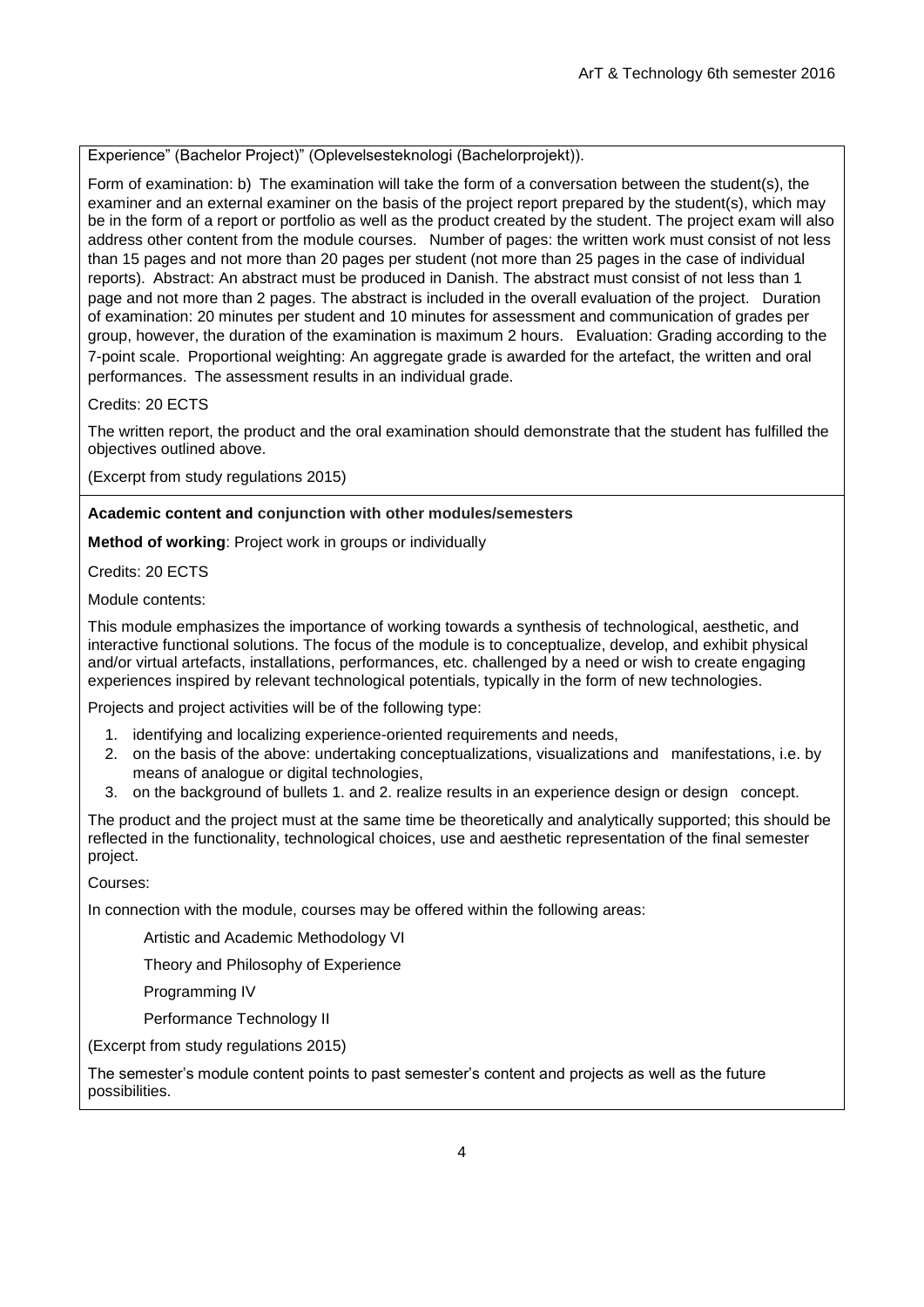# **Scope and expected performance**

Development of final BA project. High level of self participation in developing topics and themes.

# **Participants** 6 semester BA ArT students

# **Prerequisites for participation**

| <b>Theory and Philosophy of Experience</b> |                                                                                                                                                                                                                                                                                                                                                                                                                                                                                                                                                                                                                         | 2 ECTS |
|--------------------------------------------|-------------------------------------------------------------------------------------------------------------------------------------------------------------------------------------------------------------------------------------------------------------------------------------------------------------------------------------------------------------------------------------------------------------------------------------------------------------------------------------------------------------------------------------------------------------------------------------------------------------------------|--------|
| Secretary:                                 | Anne Nielsen                                                                                                                                                                                                                                                                                                                                                                                                                                                                                                                                                                                                            |        |
| Responsible<br>Coordinator:                | Betty Li Meldgaard                                                                                                                                                                                                                                                                                                                                                                                                                                                                                                                                                                                                      |        |
| Lecturers:                                 | Ståle Stenslie                                                                                                                                                                                                                                                                                                                                                                                                                                                                                                                                                                                                          |        |
|                                            | <b>Richard Shusterman</b>                                                                                                                                                                                                                                                                                                                                                                                                                                                                                                                                                                                               |        |
|                                            | Else Marie Bukdahl                                                                                                                                                                                                                                                                                                                                                                                                                                                                                                                                                                                                      |        |
| Purpose and<br>goals:                      | This course will introduce some of the most important approaches to experience.<br>Emphasis is put on the aesthetic experience, but also experience in relation to other<br>dimensions in our everyday lives as well as experience as a sensorial and bodily<br>concept ambient contexts. Though theoretical in content, the lectures urges the<br>importance of reflection on the different approaches in relation to both the field of art and<br>your projects: How are the different conceptual discussions of experience of relevance<br>for your project and what consequences do the different approaches imply? |        |
| Examination                                | The course is part of the main module content and is therefore evaluated through the<br>semester project.                                                                                                                                                                                                                                                                                                                                                                                                                                                                                                               |        |
| Title 1:                                   | Introduction to experiences, aesthetics and the aesthetic experience                                                                                                                                                                                                                                                                                                                                                                                                                                                                                                                                                    |        |
| Lecturer:                                  | Ståle Stenslie                                                                                                                                                                                                                                                                                                                                                                                                                                                                                                                                                                                                          |        |
| Content:                                   | The concept of experience has a wide range of meanings. It can be about anything from<br>a learning experience to a momentous revelation. Experience is part of what shapes us<br>as a person and guides our everyday practical knowledge. Experience and aesthetics<br>have a long history of mutual relation - the aesthetic dimension affects us in various<br>ways from giving physical pleasures to emotional and mental responses that profoundly<br>change our understanding of the world and ourselves. What happens for example if we<br>look too much at art?                                                 |        |
| Assignments:                               | Read the mandatory text and prepare questions for discussion. Produce a small diagram<br>of relevant questions, concepts and theoretical elements in relation to your project.                                                                                                                                                                                                                                                                                                                                                                                                                                          |        |
| Literature:                                | - http://www.frieze.com/issue/article/the_shock_of_the_old/<br>- Section 3.1 in http://plato.stanford.edu/entries/aesthetics-18th-german/#Bau                                                                                                                                                                                                                                                                                                                                                                                                                                                                           |        |
| Title 2:                                   | Pragmatism and the artistic experience                                                                                                                                                                                                                                                                                                                                                                                                                                                                                                                                                                                  |        |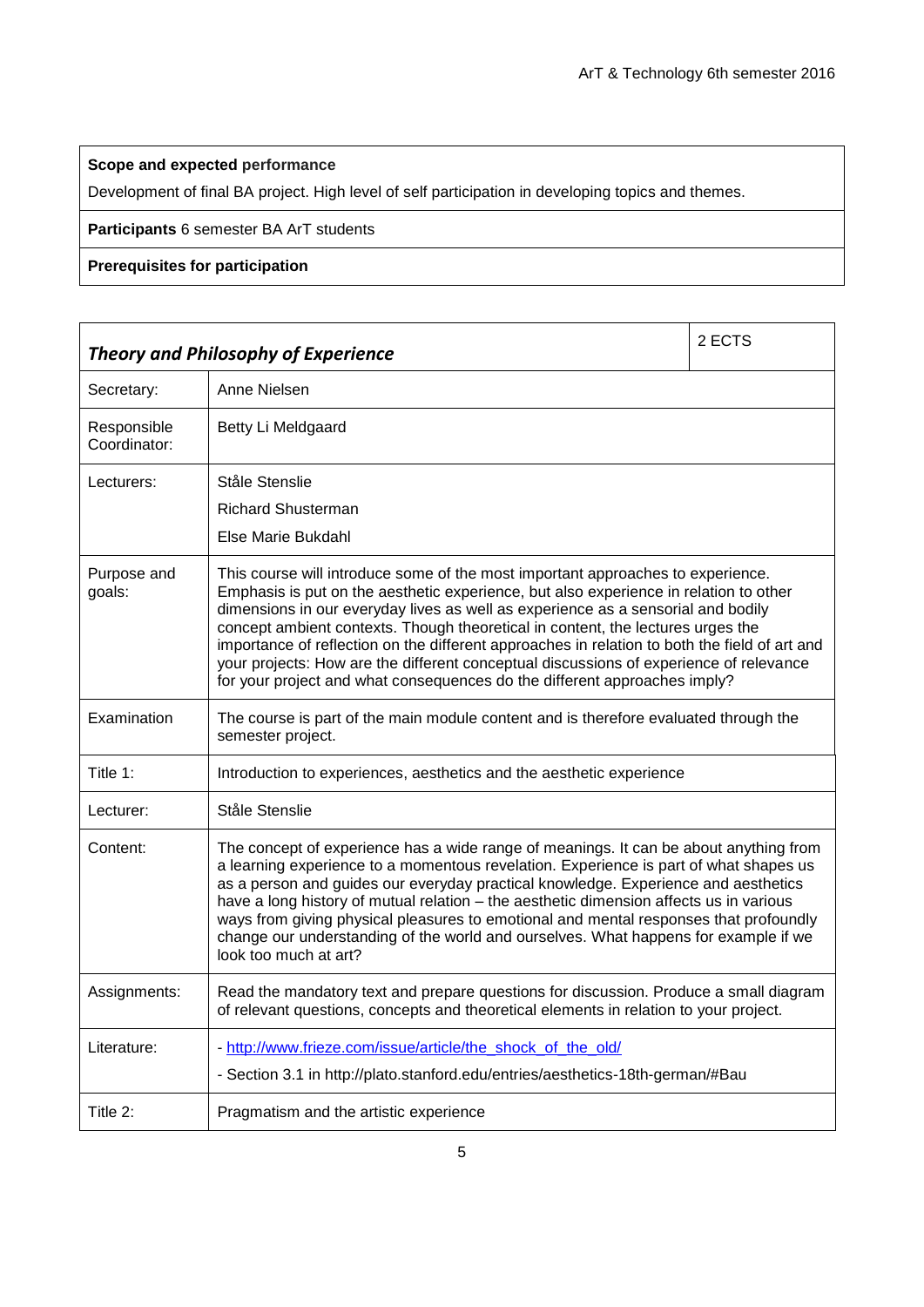| Lecturer:    | Ståle Stenslie                                                                                                                                                                                                                                                                                                                                                                                                                                              |
|--------------|-------------------------------------------------------------------------------------------------------------------------------------------------------------------------------------------------------------------------------------------------------------------------------------------------------------------------------------------------------------------------------------------------------------------------------------------------------------|
| Content:     | The lecture will cover the most relevant discussions within pragmatism in general and<br>Deweys foundational text on art and experience in particular. Dewey shifted the<br>aesthetic focus away from the material 'work of art' towards the development of an<br>'experience'. One fundamental part of having an experience is that it is something that<br>personally affects your life.                                                                  |
| Assignments: | Read the mandatory text and prepare questions for discussion.                                                                                                                                                                                                                                                                                                                                                                                               |
| Literature:  | - http://plato.stanford.edu/entries/dewey-aesthetics/<br>- Dewey, John. Art as Experience (1934).                                                                                                                                                                                                                                                                                                                                                           |
| Title 3:     | Phenomenology: corporal foundations of experience and the aesthetic                                                                                                                                                                                                                                                                                                                                                                                         |
| Lecturer:    | Ståle Stenslie                                                                                                                                                                                                                                                                                                                                                                                                                                              |
| Content:     | The lecture introduces a phenomenological understanding of experience in the arts. In<br>phenomenology the object of study is our experience. It is a field trying to understand<br>how we experience overall. Phenomenologically speaking, the physical origin of<br>experience becomes central. How is this manifested in the arts?                                                                                                                       |
| Assignments: | Read the mandatory text and prepare questions for discussion.                                                                                                                                                                                                                                                                                                                                                                                               |
| Literature:  | Smith, David Woodruff (2005) Phenomenology. THE STANFORD ENCYCLOPEDIA OF<br>PHILOSOPHY (Winter 2005 Edition),<br>http://plato.stanford.edu/archives/win2005/entries/phenomenology/                                                                                                                                                                                                                                                                          |
| Title 4:     | Experience and art in subject oriented biology                                                                                                                                                                                                                                                                                                                                                                                                              |
| Lecturer:    | Ståle Stenslie                                                                                                                                                                                                                                                                                                                                                                                                                                              |
| Content:     | In his studies of nature the German biologist Uexküll describes living organisms,<br>including the human, as something more than reflexive machinery dominated by causal<br>mechanisms and as a product of natural selection. According to Uexküll we can first<br>understand the complexity of relations and adaptation in nature if we understand<br>organisms as active subjects. The lecture will discuss how this impacts the aesthetic<br>experience. |
| Assignments: | Read the mandatory text and prepare questions for discussion.                                                                                                                                                                                                                                                                                                                                                                                               |
| Literature:  | Stenslie, Ståle (2010) Virtual Touch, section 5.3.4.<br>https://virtualtouch.files.wordpress.com/2010/10/virtual-touch-stenslie-wcover.pdf                                                                                                                                                                                                                                                                                                                  |
| Title 5:     | Embodiment in interactive art                                                                                                                                                                                                                                                                                                                                                                                                                               |
| Lecturer:    | Ståle Stenslie                                                                                                                                                                                                                                                                                                                                                                                                                                              |
| Content:     | Experience is about us undergoing something – we become affected, emotional stirred or<br>intellectually challenged. An important element is how we are sensorial and bodily<br>involved; we place ourselves in situation where we experience something. This placement<br>is bodily and our bodily positioning is of importance for what and how we experience.                                                                                            |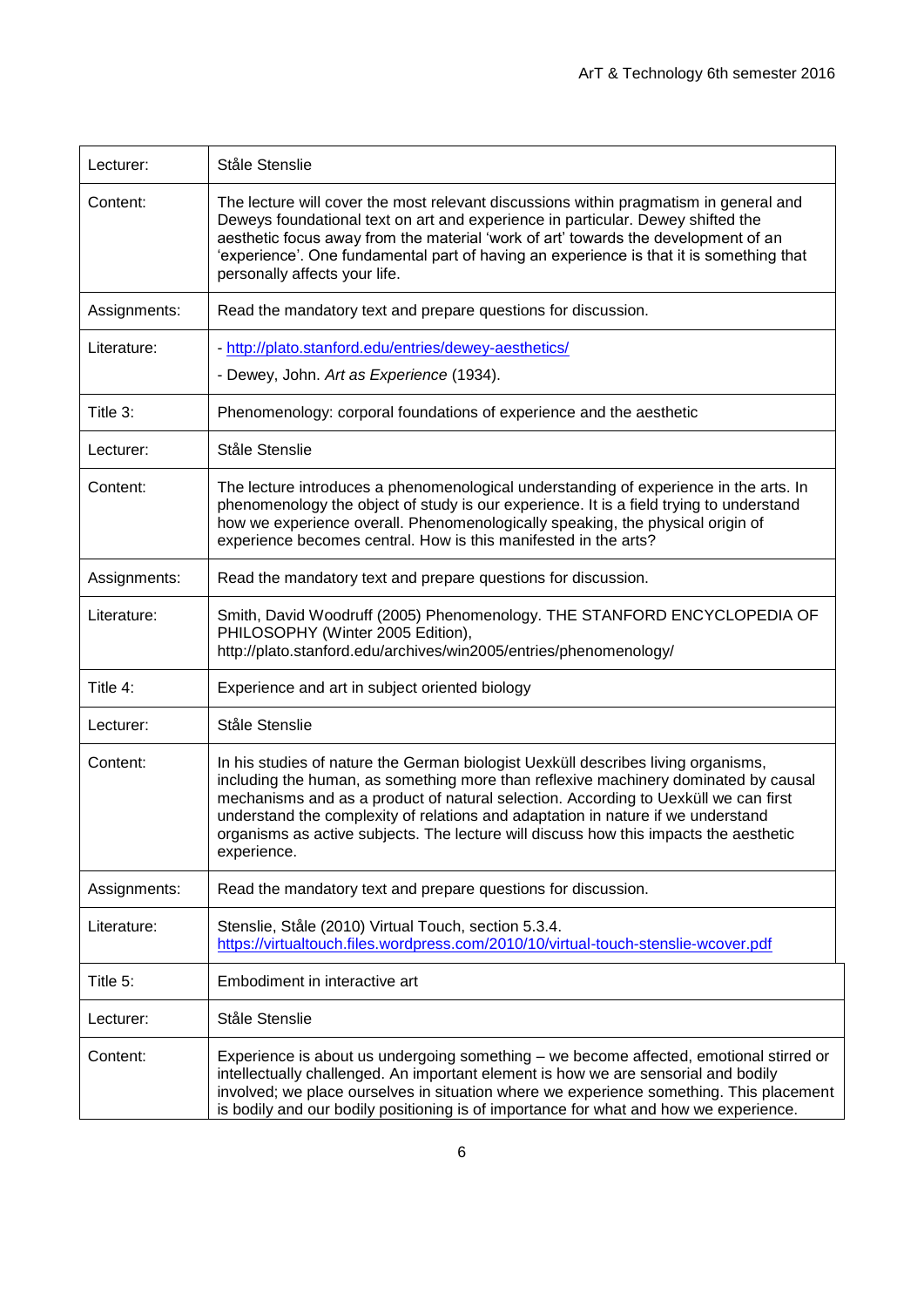|              | Important is to become aware of our bodily positions and attitudes, and how we can also<br>work with them, both manually and in contexts of interactive media.                                                                                                                                                                                                                                   |
|--------------|--------------------------------------------------------------------------------------------------------------------------------------------------------------------------------------------------------------------------------------------------------------------------------------------------------------------------------------------------------------------------------------------------|
| Assignments: | Read the mandatory text and prepare questions for discussion.                                                                                                                                                                                                                                                                                                                                    |
| Literature:  | Stenslie, Ståle (2010) Virtual Touch, section 5.3.4.<br>https://virtualtouch.files.wordpress.com/2010/10/virtual-touch-stenslie-wcover.pdf                                                                                                                                                                                                                                                       |
|              | Shusterman, Richard Pragmatist Aesthetics. Living Beauty, Rethinking Art. Rowman &<br>Littlefireld Publishers, Inc: Lanham <sup>2</sup> 2000.                                                                                                                                                                                                                                                    |
|              | http://www.fau.edu/humanitieschair/pdf/Somaesthetics_A_Disciplinary_Proposal.pdf                                                                                                                                                                                                                                                                                                                 |
| Title 6:     | Appropriation of space and place: on the Flâneur and his aesthetic experience                                                                                                                                                                                                                                                                                                                    |
| Lecturer:    | Ståle Stenslie                                                                                                                                                                                                                                                                                                                                                                                   |
| Content:     | The Flaneur is a central symbolfigure of the experience of space and place. His<br>mobilized gaze is central to avant-garde movements such as the Situationists. The<br>lecture looks at the Flaneur from both critical theories of aesthetics expecting art and<br>aesthetics to have a critical potential to opportunistic uses of spectacles such as<br>encountered in the experience economy |
| Assignments: | Read the mandatory text and prepare questions for discussion.                                                                                                                                                                                                                                                                                                                                    |
| Literature:  | - Keith Tester (2014) The Flaneur (RLE Social Theory). Routledge.                                                                                                                                                                                                                                                                                                                                |
|              | - http://psychogeographicreview.com/baudelaire-benjamin-and-the-birth-of-the-flaneur/                                                                                                                                                                                                                                                                                                            |
| Title 7:     | Somaesthetics I                                                                                                                                                                                                                                                                                                                                                                                  |
| Lecturer:    | <b>Richard Shusterman</b>                                                                                                                                                                                                                                                                                                                                                                        |
| Content:     | Introduction to Somaesthetics                                                                                                                                                                                                                                                                                                                                                                    |
| Assignments: | Read the mandatory text and prepare questions for discussion.                                                                                                                                                                                                                                                                                                                                    |
| Literature:  | Shusterman, Richard Pragmatist Aesthetics. Living Beauty, Rethinking Art. Rowman &<br>Littlefireld Publishers, Inc: Lanham <sup>2</sup> 2000.                                                                                                                                                                                                                                                    |
|              | http://www.fau.edu/humanitieschair/pdf/Somaesthetics_A_Disciplinary_Proposal.pdf                                                                                                                                                                                                                                                                                                                 |
| Title 8:     | Somaesthetics II                                                                                                                                                                                                                                                                                                                                                                                 |
| Lecturer:    | Else Marie Bukdahl                                                                                                                                                                                                                                                                                                                                                                               |
| Content:     | Examples from the world of art. Else Marie Bukdahl will present various artists and how<br>they work with experiences relevant for Somaesthetics                                                                                                                                                                                                                                                 |
| Assignments: | Read the mandatory text and prepare questions for discussion.                                                                                                                                                                                                                                                                                                                                    |
| Literature:  | The Online Journal of Somaesthetics, www.somaesthetics.aau.dk                                                                                                                                                                                                                                                                                                                                    |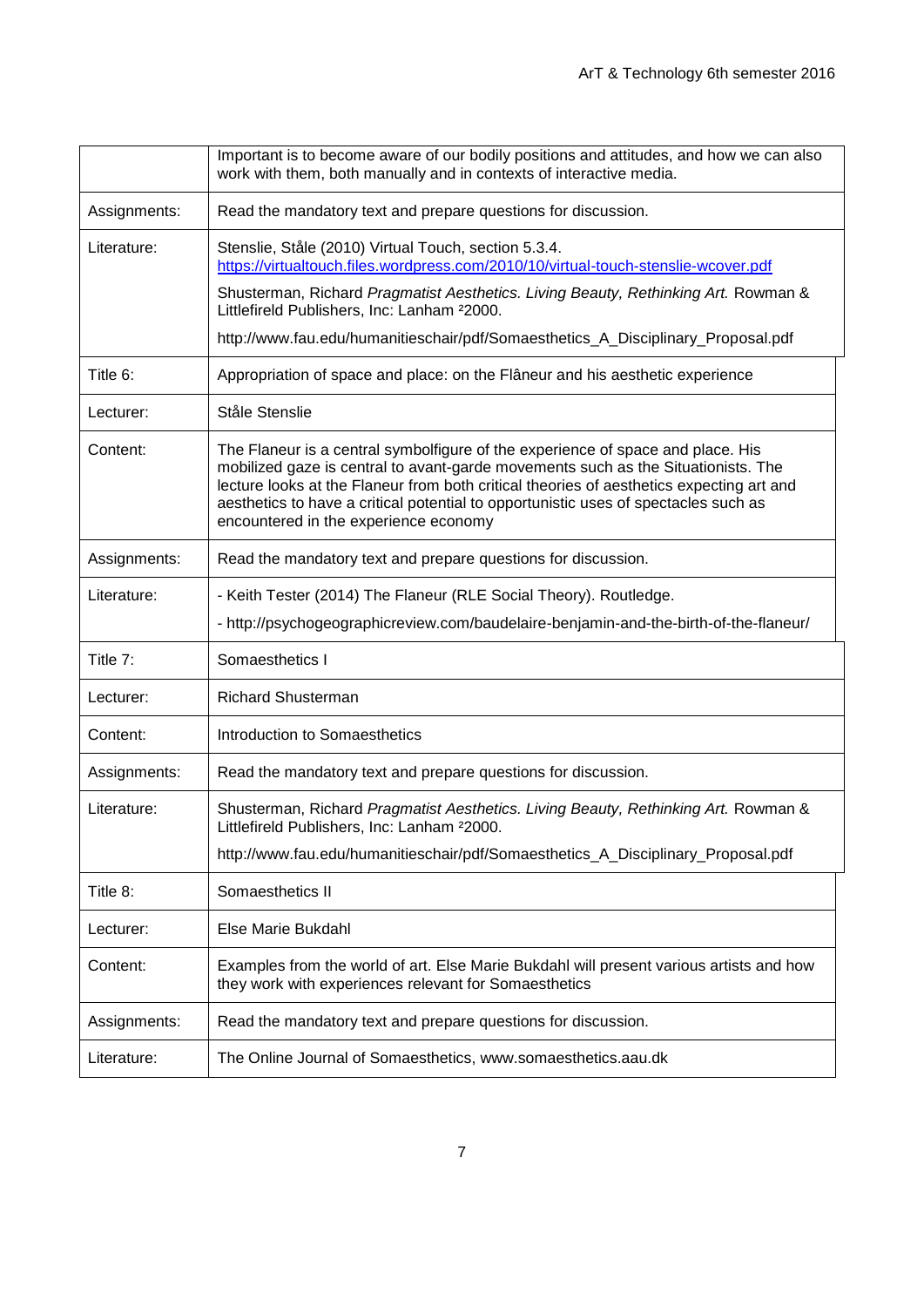# *Artistic and Academic Methodology (AAM) VI (1 ECTS)*

Lecturer: Betty Li Meldgaard

The course contains 4 x 2hr. lectures

In the 4 lectures the focus will be on interdisciplinarity, design research/research design, methods and techniques for creative praxis and how to work with problem statements as a principle that guides the research approach.

### **1 st and 2 nd Lecture: Research design/design research – how to plan experiments and manage the workload**

These lectures focuses on aspects of experimentation and how to manage complex processes as a collaborative task through the use of the agile method of SCRUM .

They introduces the students to creative methods for working out the right conceptual and experimental framing and further investigates exhibitions and other settings as a forms of laboratories.

Litt.: (tentative)

Fallman, D. "The Interaction Design Research Triangle of Design Practice, Design

Studies, and Design Exploration", Design Issues, 2008

Muller & Edmunds, "Living Laboratories: Making and Curating Interactive ArT",

Sutherland, J. "Scrum: The art of doing twice the work in half the time", 2015

Harrison, Beck & Tatar (2006). "It's just a method" – A Pedagogical Experiment in Interdisciplinary Design." DIS '06 Proceedings of the 6<sup>th</sup>. Conference on Designing Interactive Systems.

Krogh, Markussen & Bang, "Ways of Drifting—Five Methods of Experimentation in Research Through Design", in A. Chakrabarti (ed.), ICoRD'15 – Research into Design Across Boundaries Volume 1, Smart Innovation, Systems and Technologies 34

Biskjaer, Dalsgaard & Halskov, (2010), "Creativity methods in interaction design". Proceedings of the 1st DESIRE Network Conference on Creativity and Innovation in Design

# **3 rd Lecture: Interdisciplinarity – Re-framing the problem statement**

Five characteristics of interdisciplinary research approaches/methods will be introduced, which forms the basis for a re-framing of "the problem statement" in the light of interdisciplinary methodologies, where the science of art and technology will be the focus in relation to experiential, cultural and social aspects regarding artistically framed questions/statements.

Required reading:

Weingart & Stehr (ed.) (2000). "Practising Interdisciplinarity". Toronto. University of Toronto Press.

Vaus de, David, "Research design in social research", 2001, SAGE pub. Ltd. (in excerpts TBA no later than 2 weeks before the course).

Links for examples and inspiration:

Writing in Art – <http://www.cgu.edu/pages/7483.asp>

Dr. Karen's (partial) rules for the Artist's Statement – [www.theprofessorisin/2015/01/20/dr-karens-partial](http://www.theprofessorisin/2015/01/20/dr-karens-partial-rules-for-the-artists-statement)[rules-for-the-artists-statement](http://www.theprofessorisin/2015/01/20/dr-karens-partial-rules-for-the-artists-statement)

# **4 th Lecture**

The forth lecture sums up the previous and puts the students work, so far, into a broader research perspective based on a max. 10-line abstract handed in by students. The purpose is to utilize presented methods and turn them into applicable frameworks for planning the practical processes and writing the BA-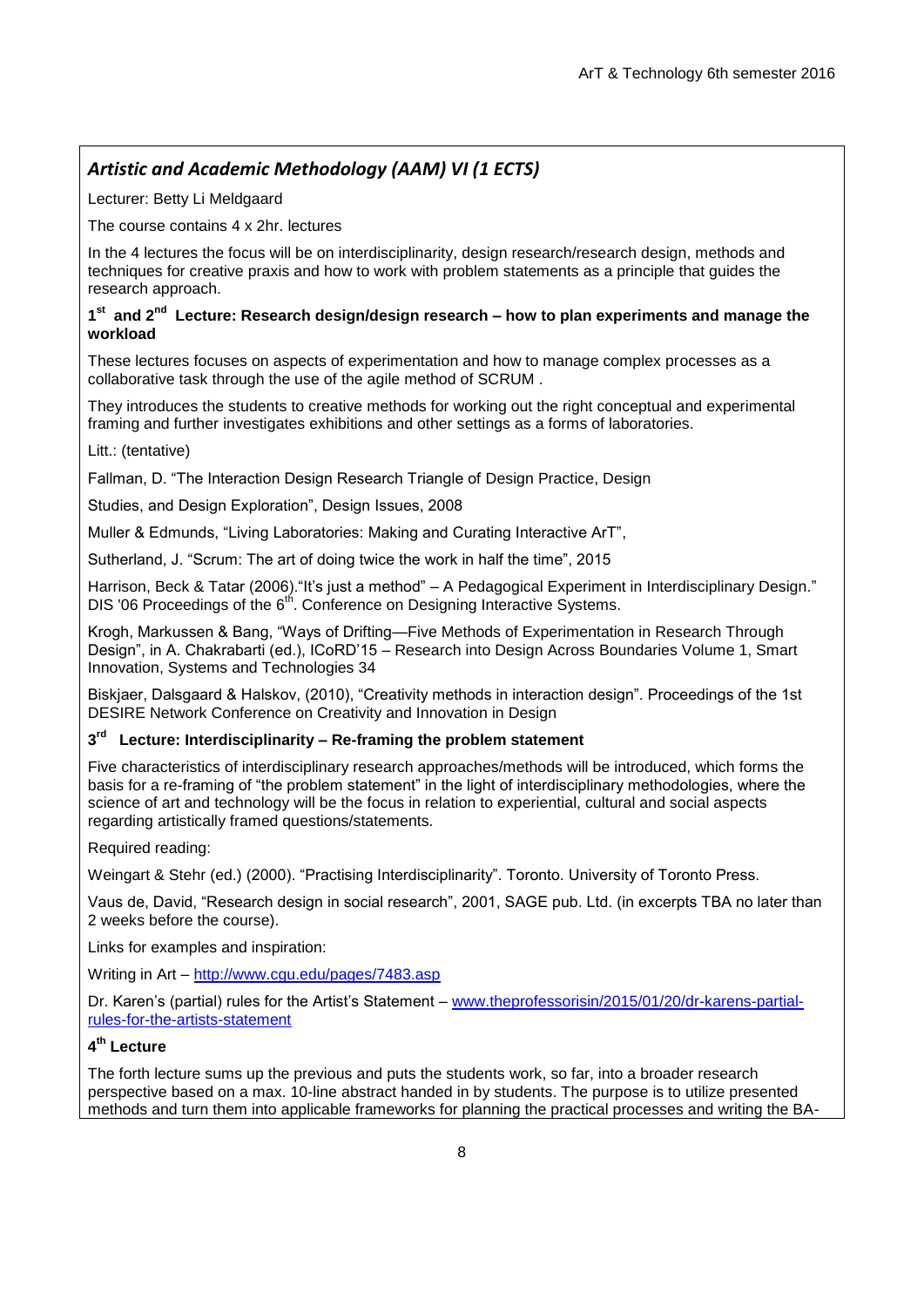report.

### **Examination**

The course is part of the main module content and is therefore evaluated through the semester project.

# *Performance Technology II*

Contemporary performances (theatre, dance, music, opera) increasingly incorporate level of interactive and generative technologies. Emerging technologies for augmenting and tracking human performers using video projection, computer vision, and algorithms play a central role in these performances. More than merely static backdrops, interactive projections expand the possibilities for bridging scenic design and live performers.

In particular, the field of dance has embraced emerging technologies in novel ways. Dancers perform in front of many cameras at once, appear on multiple screens, sometimes utilizing and manipulating motion capture data in real time. Dancers can appear instantaneously on screens all over the globe, re-choreograph motions, or map their bodies into simulated environments. These courses are combined to teach students about contemporary innovations in stage technologies and live performance, wit ha special emphasis on video projection and computer vision.

### **Course Objectives**

To gain a critical understanding of the history, aesthetics, and techniques of performance technology with a focus on computer vision tools and dance.

To develop approaches to interface and system design for real-time projections and augmented animations in performance

To develop creative approaches to expression in performance using video and computer vision tools

Key Terms:

- Tracking, Mapping, and Rendering
- Special focus on dance, kinesics, kinæsthetics, video, motion capture,
- New media and performance
- Movement practices
- Improvisation and real time systems
- Screen-dance and movement based installation
- Choreographic scores and new media tools (generative tools)
- Movement, somatics and technology
- Mobile devices, locative media and choreography
- Social media and trans-local collaborations

Students are encouraged to apply their prior experience with programming, methods, and software tools to combine video projection with computer vision tools in live performances (OpenCV, Processing, Kinect, Resolume, MAX MSP, etc.).

This assignment is a 2-page description/treatment for a live performance that incorporates technology, dance, choreography and at least two (2) techniques for image processing, video capture and computer vision.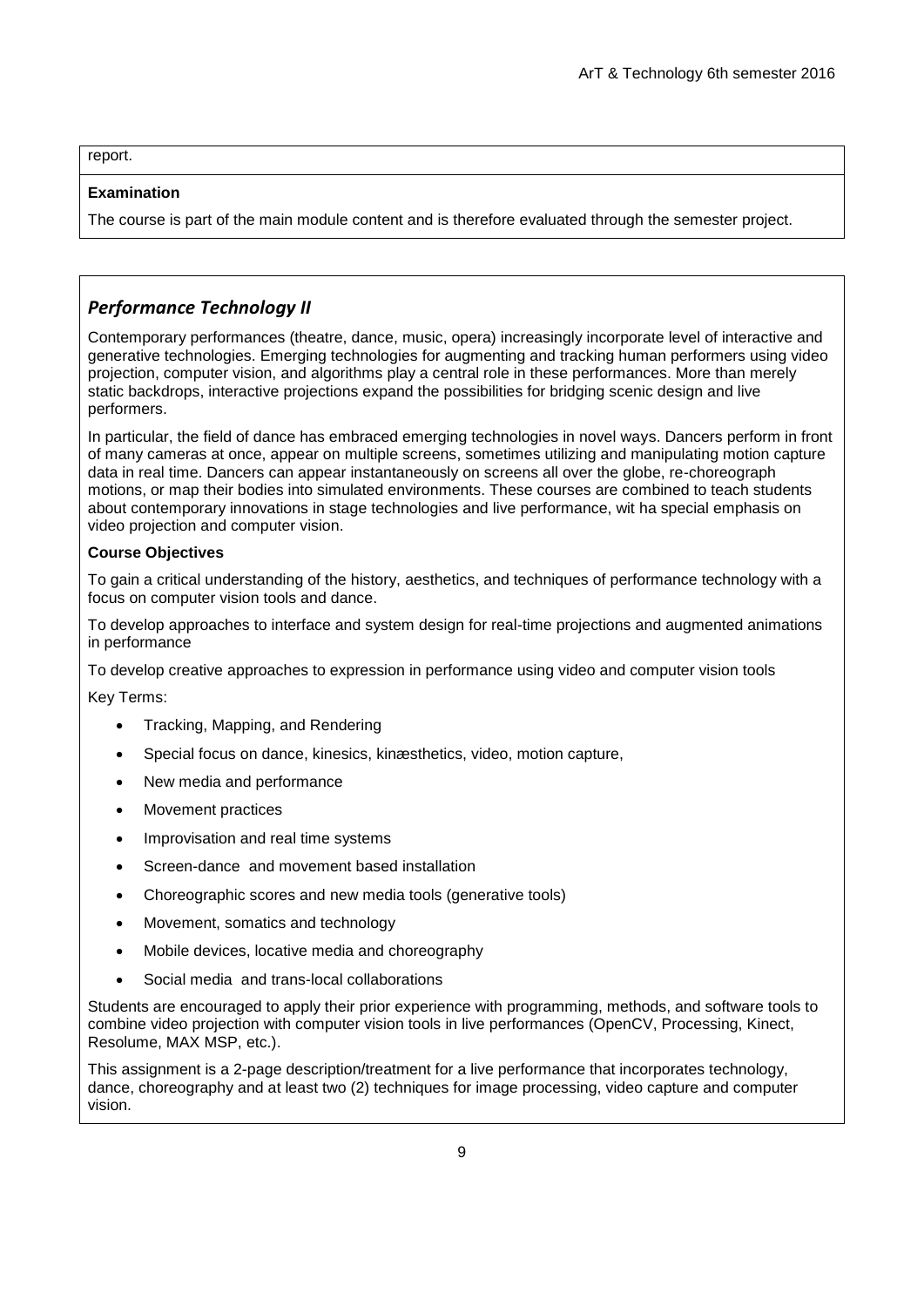The two-page hand-in is a DESIGN or SCHEME for a live performance.

### It should include

1) Project Description (what you are doing--dance, theatre play, concert, solo performance, number of performers, location).

2) A diagram of the space where the performance takes place (it must be in an EXISTING space--the lecture room, Theatre Nordkraft, Aalborg Theatre, the large lecture hall in CREATE, a rooftop in Aalborg, etc) and the technology set-up (where cameras, sensors, speakers, videos cameras, projectors, etc. should be positioned). You should also indicate on this diagram where the performance takes place, where the audience is positioned and how they will perceive the performance (e.g. in person, streamed on a website, on a phone, in a movie theatre, through a peep hole, telematically, etc.)

3) A short performance score (1-2 paragraph description of what actually *happens* during the course of the performance).

4) Supplementary material including images/stills/drawings/sketches that give a strong impression of the overall look and feel of there performance.

5) A list of the software tools that you will require to execute the performance.

6) A short bibliography of art works or readings that inspired you.

You may work together in groups no larger than three persons. Or you may choose to work alone.

Assignments are due ONE WEEK following the end of the PERFORMANCE TECH II classes.

#### **Performance Technology II (4 lessons)**

#### **Lesson 1:** *Kinesics and Kinesthetics 1*

This lecture considers the subject of kinesics: the generation and interpretation of non-verbal behavior expressed as movement of the body. Artistic choreography (found in theatre, dance, mime, and puppetry) relies on kinesics to generate expressive movement that conveys meaning and information, resulting in a unique aesthetics of movement. We consider examples from contemporary dance that combine digital technologies—including software tools and motion capture systems—with hardware to generate technologically-enhanced kinesthetics. Examples include Merce Cunningham (Lifeforms, BIPED); Recoil Performance Group; Troika Ranch; Johannes Birringer; and Ken Goldberg's *Ballet Mori*.

#### *Requried Reading:*

Foster, S. "Kinesthetic Empathies and the Politics of Compassion" (*Critical Theory and Performance*) pp 245-257 (AUB-Online)

Salter, C. *Entangled*, 2010. "Bodies" (pp. x-242) (pdf)

#### **Lesson 2:** *Kinesics and Kinesthetics 2:*

This lecture continues the study of kinesics and choreography. We will look at examples from contemporary artists working in dance, with a special focus on motion libraries, animation tools, and choreographic platforms and approaches. Artists and works include: Stalker Theatre (*Encoded*), Chunky Moves, Alien Nation Co., and aritsts from KZM.

#### *Reading:*

Salter, C. *Entangled*, 2010. "Bodies" (pp. 243-end)

*Dance and Media Technologies* (2002) by Johannes Birringer. Special Issue of *PAJ* Journal of Performance and Art. (excerpts)

<http://www.mitpressjournals.org/doi/abs/10.1162/152028101753401811?journalCode=pajj#.VpUs1ktvrVs>

Capturing Intention (2007) by Christian Ziegler [\(http://on1.zkm.de/zkm/e/artists/Ziegler\)](http://on1.zkm.de/zkm/e/artists/Ziegler) [\(http://www.movingimages.de/?type=text&txt\\_id=40&lng=eng\)](http://www.movingimages.de/?type=text&txt_id=40&lng=eng)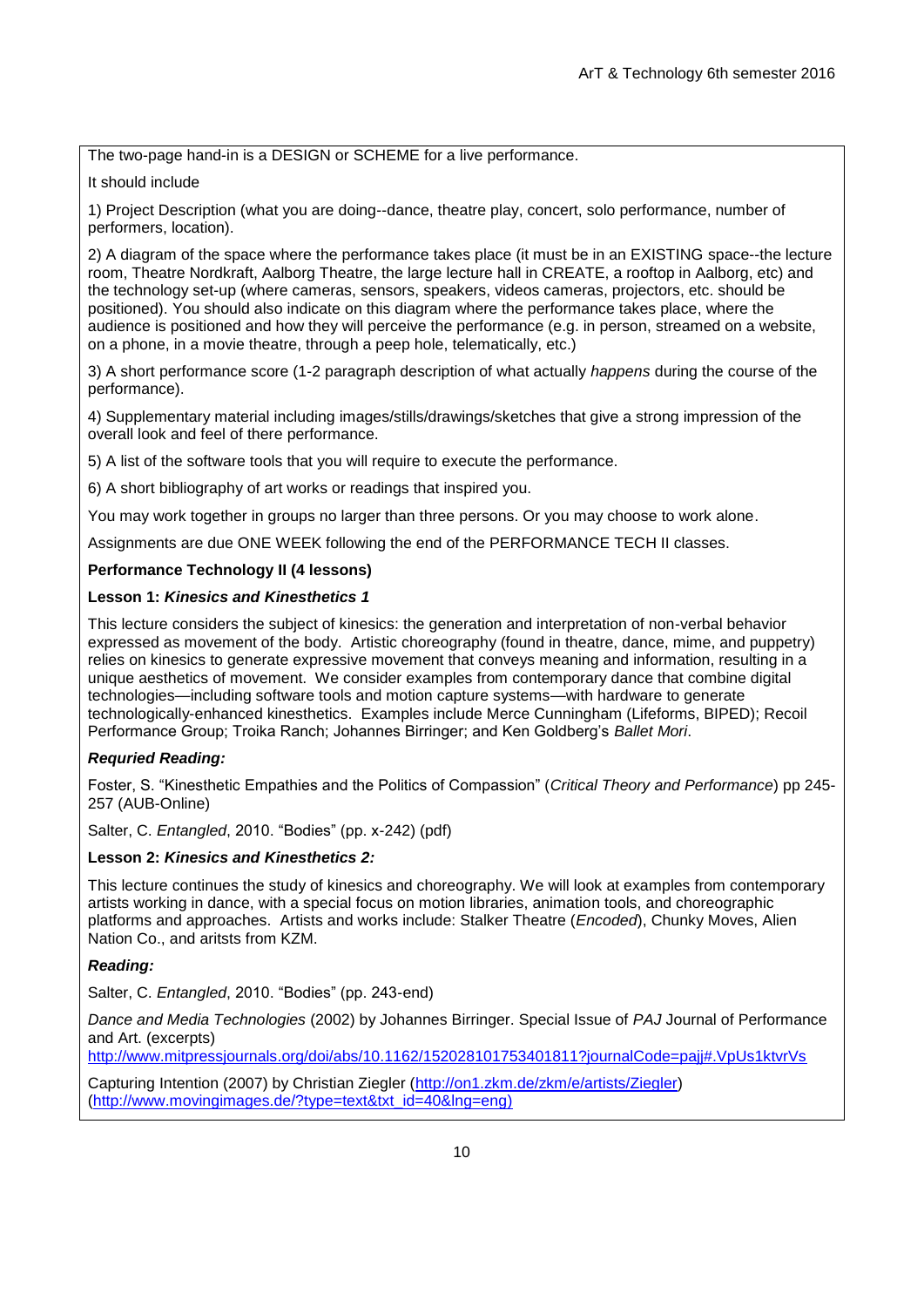# **Electronic Memory Design: from Archiving to Rehearsal Software** " (pdf)

## **Lesson 3:** *Bodies Confronted by Technology*

This course considers dramaturgy of the posthuman: How does technology impinge upon, undermine and reconstruct imaginative constructions of human bodies and their engagement with the environment? This course considers the views of scholars and artists working at the vanguard of this area in performance studies, including Louis-Philippe Demers, Jennifer Parker-Starbuck, and Cody Poulton. The course explores how we need to redefine the nature of the actor and subject, both in performance and "real life." Artists: Toni Dove (*Lucid Possession*).

### *Required Readings*:

*Cyborg Theatre: Corporeal/Technological Intersections in Multimedia Performance* by Jennifer Parker Starbuck (pdf)

*Augmented Performance in Dance and Theatre* by Flavia Sparacino et al. [\(pdf\)](https://www.moodle.aau.dk/pluginfile.php/409465/course/section/190898/flavia_augmented_performance.pdf)

### **Lesson 4:** *Pygmalion Project*

This course uses a lecture/demonstration format to introduce the Pygmalion Project, a research project by Northwestern University (NU-USA), Georgia Institute of Technology (GATECH-USA), and Disney Research to develop a platform for robotic marionettes. The lecture includes a demonstration of original software written for Microsoft Kinect that generates puppet choreography based on human motion capture data and a corresponding hardware platform for generating automated performances. Students will be asked to generate idea concerning how to this technology might be applied to art practice, "Edutainment" robotics, or other research areas.

### *Required Readings:*

Jochum and Murphey "Programming Play", 2013.

―Control and Art‖ (Ed. Amy LaViers, Magnus Egerstedt) Springer 2013.

#### **Examination**

Performance Technology II and Programming IV are part of the main module and will be evaluated through the semester project.

#### **Programming IV - 1 ECTS**

Lecturer: Markus Löchtefeld

#### **Purpose and Goals:**

The purpose of this course is to introduce techniques in image and video processing that can be used in programming real-time interactive systems. Specifically, the course will focus on the mapping of visual information into artistic representations. The course will be workshop based where students will be introduced to a topic and then work in small groups on a related exercise. The course is meant to complement Performance Technologies II in providing basic knowledge about programming performancebased and interactive artworks.

The primary tool used for the course will be the OpenCV computer vision library (http://opencv.org). The main sources of information will be the following as they are the most up- to-date:

"OpenCV API Reference",<http://docs.opencv.org/modules/refman.html>

"OpenCV Tutorials", http://docs.opencv.org/doc/tutorials/tutorials.html

**Lecture 1 – Image Processing**

# **Markus Löchtefeld**

Basic ways of manipulating images including blur, edge detection, other convolution-based filters, and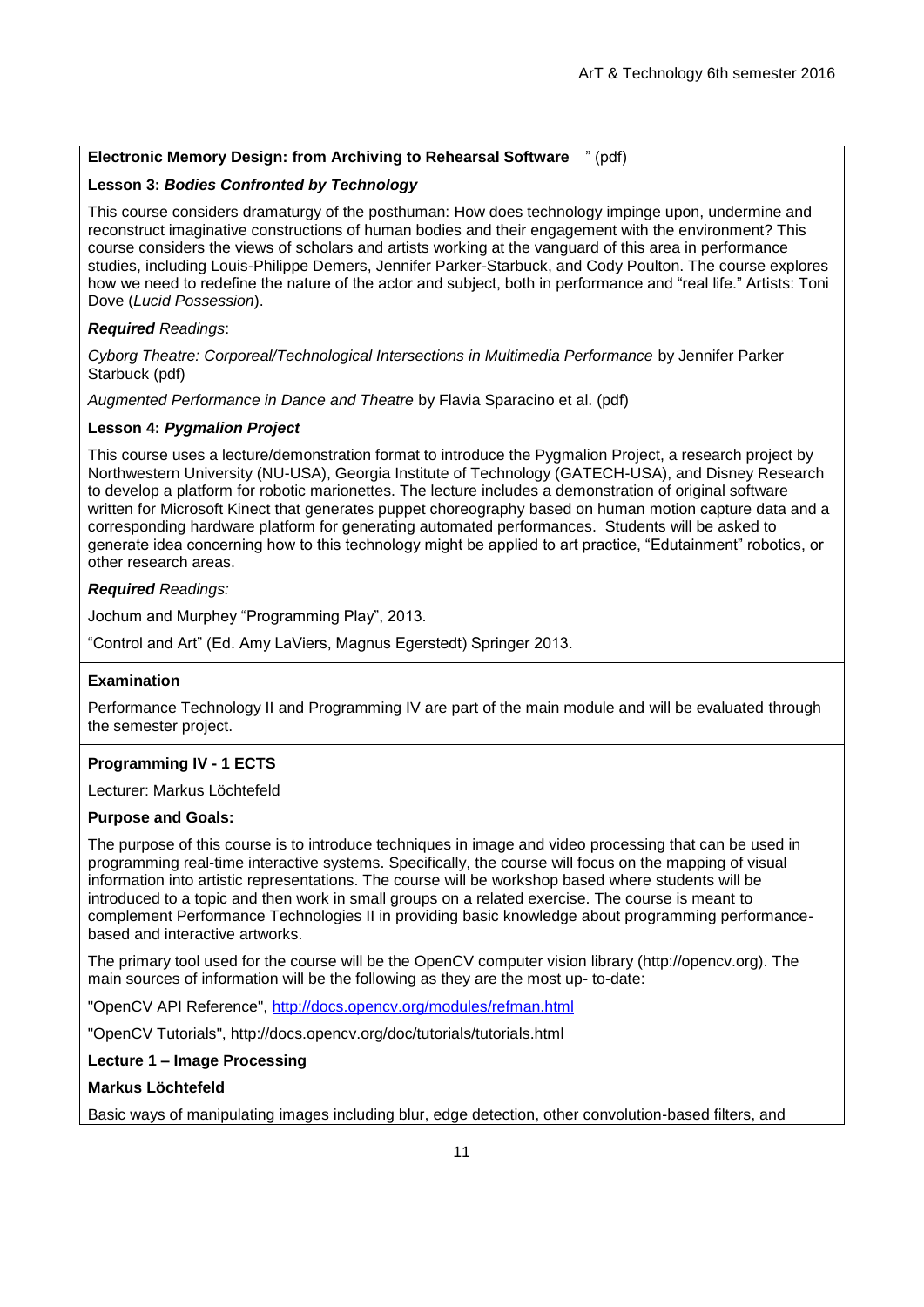# median filtering.

# **Assignment(s):**

We will have exercises from material covered that are required to be completed in class and/or before next session.

## **Literature:**

Smith, S. W. (2011). "The Scientist and Engineer's Guide to

Digital Signal Processing", Chapter 23: Image Formation & Display: Digital Image Structure, http://www.dspguide.com/ch23/1.htm.

Smith, S. W. (2011). "The Scientist and Engineer's Guide to

Digital Signal Processing", Chapter 24: Linear Image Processing: 3x3 Edge Modification, [http://www.dspguide.com/ch24/2.htm.](http://www.dspguide.com/ch24/2.htm)

# **Reference:**

<http://docs.opencv.org/modules/imgproc/doc/filtering.html>

[http://docs.opencv.org/doc/tutorials/imgproc/erosion\\_dilatation/erosion\\_dilatation.html](http://docs.opencv.org/doc/tutorials/imgproc/erosion_dilatation/erosion_dilatation.html)

<http://www.imagemagick.org/Usage/convolve/>

# **Lecture 2 – Video Capture**

# **Markus Löchtefeld**

Displaying video from files and cameras. Time-based video effects including feedback and motion detection.

# **Assignment(s):**

Exercises from material covered that are required to be completed in class and/or before next session

# **Lecture 3 – Optical Flow**

# **Markus Löchtefeld**

Estimation of apparent motion in visual scenes using optical flow.

# **Assignment(s):**

Exercises from material covered that are required to be completed in class and/or before next session

# **Literature:**

"Optical flow - Wikipedia, the free encyclopedia", http://en.wikipedia.org/wiki/Optical\_flow Further study:

Shah, M. 2012. "UCF Computer Vision Video Lectures 2012: Lecture 6 - Optical Flow", https://www.youtube.com/watch?v=5VyLAH8BhF8

https://www.youtube.com/watch?v=TbJrc6QCeU0 https://www.youtube.com/watch?v=JlLkkom6tWw

### **Lecture 4 – Blob Detection**

## **Markus Löchtefeld**

Identifying regions of similarity using blob detection.

## **Assignment(s):**

Exercises from material covered that are required to be completed in class and/or before next session

### **Literature:**

http://docs.opencv.org/modules/features2d/doc/common\_interfaces\_of\_feature\_detectors.html#sim pleblobdetector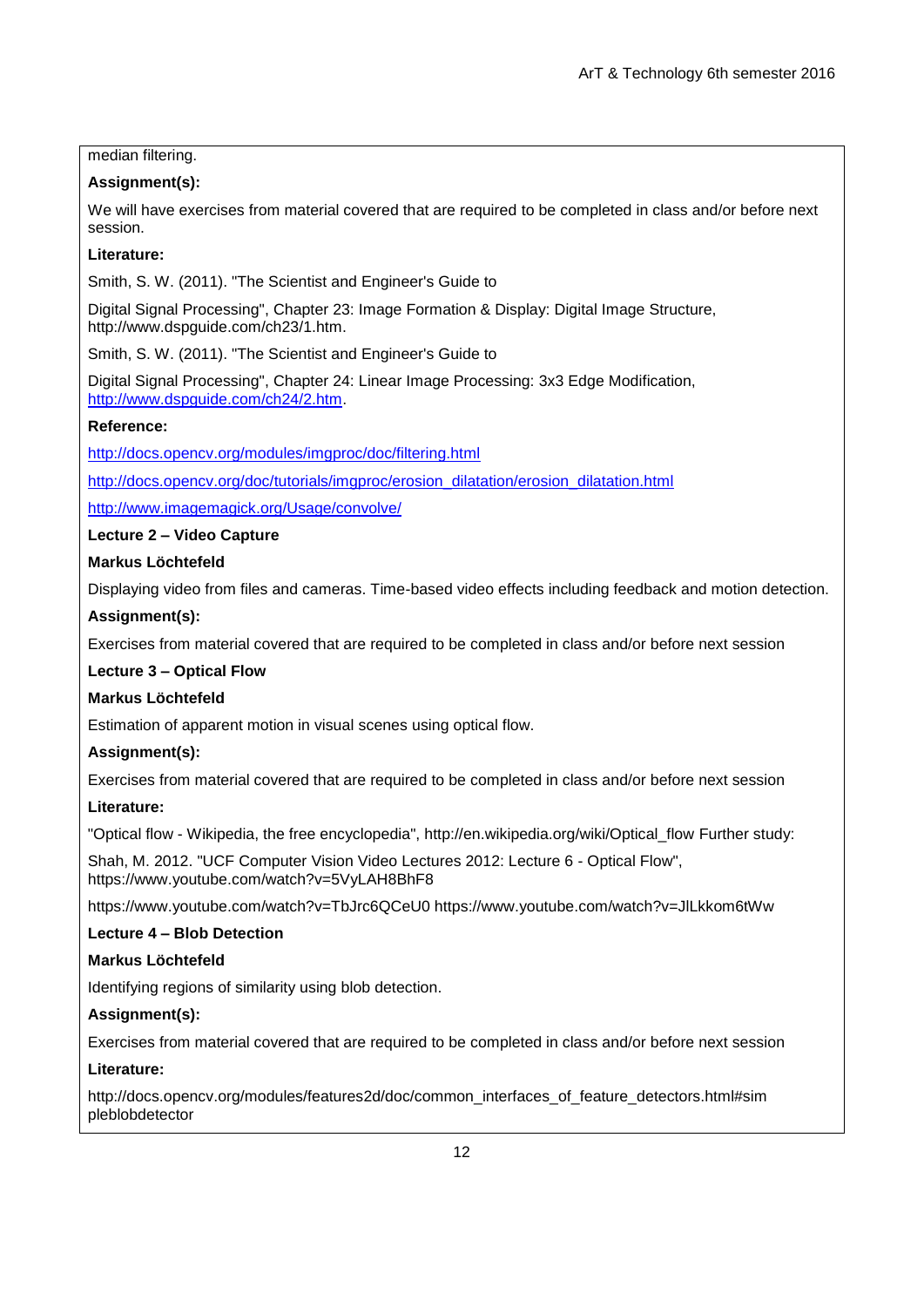# *Module 29 - Art & Technology Entrepreneurship (5 ECTS)*

―Oplevelsesteknologi og entreprenørskab‖ (5 ECTS)

# **Location -** *6 th semester*

# **Module coordinator**

Claus A. Foss Rosenstand

# **Type and language**

Lectures and workshop with individual or group work in relation to course and seminar activities.

The course is in English.

# **Objectives**

The module introduces entrepreneurship and marketing of art and technology products as an integrated design feature. On the basis of different theoretical positions, the module presents various marketing and strategic design methods and evaluation methods. The module entails analysis of the relationship between art and technology products, their contexts, and various marketing strategies with the view to create suitable entrepreneurial strategies for art and technology products.

### Basic **knowledge** about

- theories on strategic communication and marketing of experience products
- methods of analysis and interpretation of well-known marketing practices in a given commercial context

**Skills** in

- applying methods of entrepreneurship and marketing practices in a given commercial context
- analyzing and identifying possible markets and consumer and target groups

# **Competencies** in

- applying acquired knowledge about marketing and entrepreneurship to existing and future projects within the field of Art &Technology.
- constructing synergy between marketing, entrepreneurship and artistic artifacts

### **Academic content and conjunction with other modules/semesters**

The module consist of an introduction lecture (3 hours) and a two day workshop (20 hours) placed at the Landshape Festival in Blokhus the  $2^{nd}$  to  $4^{th}$  of June, 2016 – [www.land-shape.net](http://www.land-shape.net/)

The introduction lecture by Claus Rosenstand

Introduction to the program and literature, which should be studied by Art & Technology before the Land-Shape workshop. Moreover it gives an introduction to the innovation methodology, which will be used at the workshop.

Literature:

Østergaard, Rosenstand, Gertsen & Levang: Into the Surge of Network-driven Innovation, 2013

Worskshop: IT media, visual cultures and strategic communication by Tem Andersen (mid /ultimo April).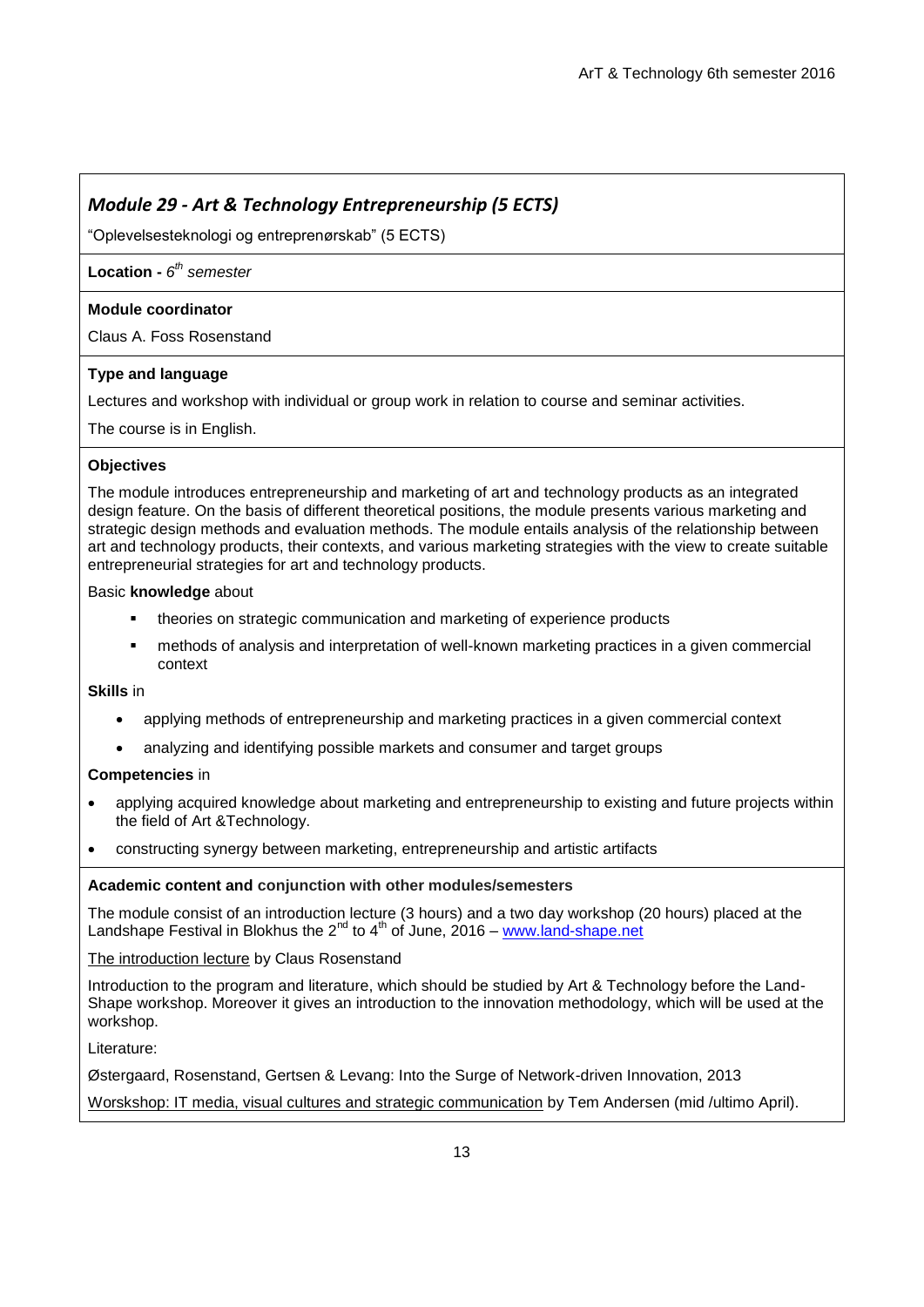The workshop will present a theoretical framework enabling students to understand and research visual cultures, visual media, visual IT paradigms, the strategic and creative use of visual social media. In the workshop students will work with both analytical and practical problems in relation to researching, comparing and evaluating strategic visual designs for their potential for communication and learning.

The workshop will take place in Nordkraft, AAU City Campus. The workshop will last 12 lessons combined to 1,5 days.

Literature:

Barichello, Eugenia Mariano da Rocha & Lucianna Menezes Carvalho (2012). *Understanding digital social media from McLuhan's idea of media-ambience*. Journal article (link). (10 s.)

Kietzmann, Jan H. et al. (2011). Social media? Get serious. Understanding the functional building blocks of social media. *Business Horizons Vol. 54, 241-251*. (10 s.)

McLuhan, Marshall (1964). *Understanding Media*. Abingdon: Routledge Classics. P. 3-80 (77 s.)

Meyrowitz, Joshua (2001). *Morphing McLuhan: Medium Theory for a New Millennium*. Proceedings of the Media Ecology Association, Vol. 2. (15 s.)

Burgess, Jean & Joshua Green (2009). *YouTube. Online Video and Participatory Culture*. Cambridge: Polity. P. 15-37, 58-74. (40 s.)

Workshop on Land-Shape by Claus Rosenstand and Martien Miehe-Renard

This workshop is a three day intensive reflection in action workshop staged as a role play game; ending with a student presentation of an entrepreneurial business case. Because of the genuine business structure in the field with many small and medium size companies not covering the full value chain from idea over product to consumption, the students will be divided into teams, which as in real life has to cooperate and compete at the same time; while they manage their resources.

The artworks at the Landshape Festival will be included in the workshop case; and the students will have to consult the artists, which will be present at the festival, behind the works.

Through the workshop there will be time-outs, where there will be reflection on action. In theses time-outs relevant business cases from real life and theory on innovation, entrepreneurship, marketing and strategic communication will be presented and discussed.

Literature for workshop will be announced at the introduction lecture including "How to find venture capital" by Lars Krull.

**Except from the introduction lecture both lectures and workshop will be mix classes with students from communication and digital media studies. There is a totally maximum of 40 students – including all Art & Technology students.** 

Examination - moduleEvaluation: pass/fail. One examiner evaluates the assignment. In case of a Fail grade, an external examiner will also evaluate the assignment.

Substitution: the examination may be substituted by satisfactory and active participation in courses, i.e. 80% presence and submission of all assignments set during the course.

**80% participation will be chosen as the examination form. In order to pass the course students have to partake in the workshop and lectures by attending and fulfilling the assignments. In practice this include full participation in the workshops.**

**If students do not pass on the attendance requirement a written assignment will be given based on a case and texts for analysis.**

#### **Lecturers:**

Associate Professor, Ph.D Claus A. Foss Rosenstand. Claus has been teaching and researching in innovation and entrepreneurship for more than 10 years; and he has a special focus on digital media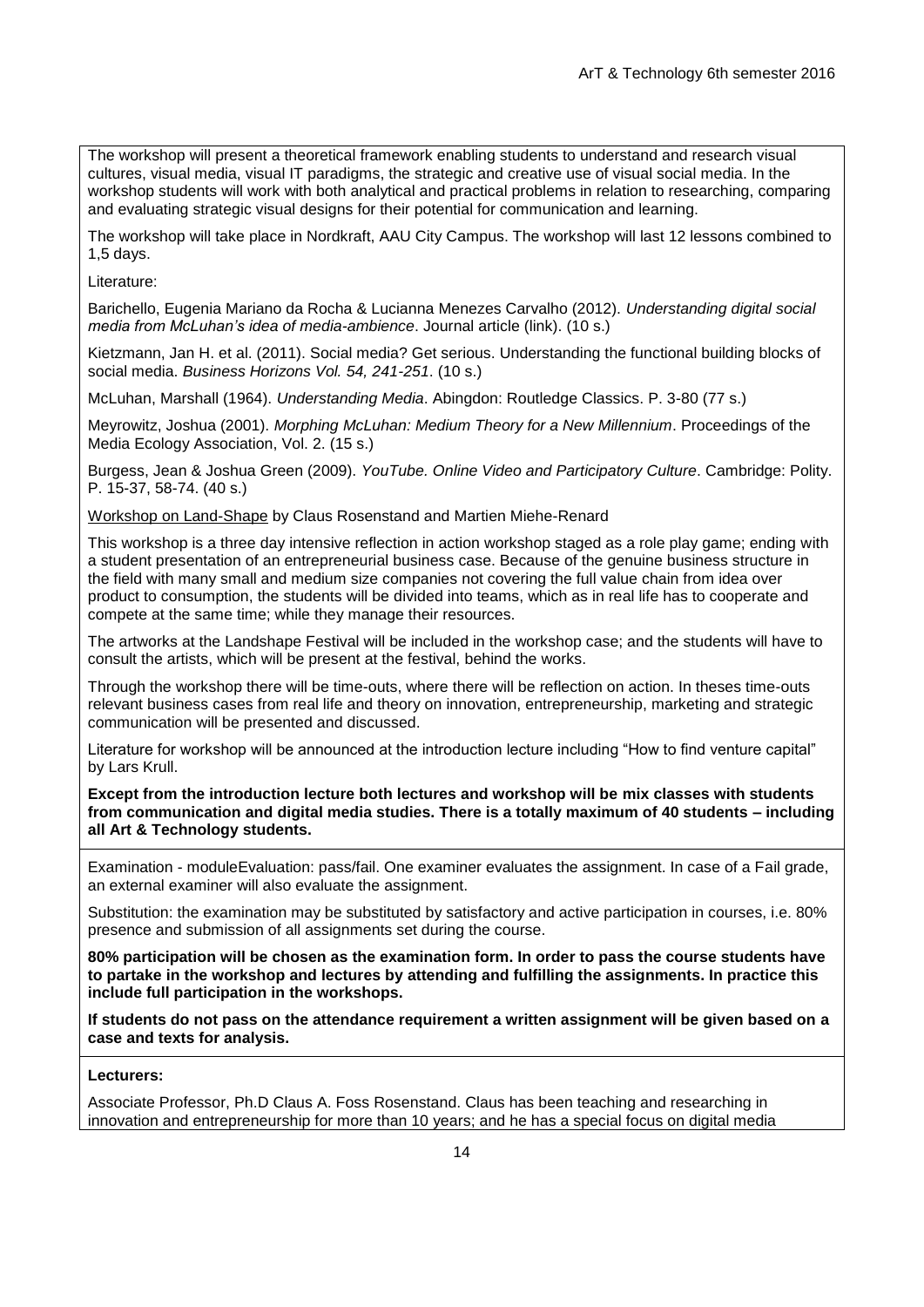creation. Moreover he is a parallel entrepreneur, and he has been involved in many start-ups.

Associate Professor, Ph.D Tem Andersen. Tem has been teaching and researching in media and strategic communication focusing on user and consumer studies and new media technology.

Storyteller Martin Mie-Reheard. Martin has worked in the creative industry of art for many years. He has worked with books, computer games, theatre, television, movies, cross-media etc. Moreover he is also a parallel entrepreneur, and he has been involved in many start-ups, including a speciel focus on the relationship between art, strategic communication and marketing.

## **Prerequisites for participation**

*The student must be on the 6th semester of the bachelorprogramme in Art & Technology.*

# *Module 20 - Play and Event (elective) (5 ECTS (2 ECTS lecture – 3 ECTS supervision and student work))*

*Danish and English title*

*5 ECTS*

### **Location**

*6th semester*

### **Module coordinator**

Betty Li Meldgaard – [betty@hum.aau.dk](mailto:betty@hum.aau.dk)

### **Type and language**

*Elective*

*Language: English*

### **Objectives**

During this module, students should acquire:

Basic knowledge about

- basic theories and dramaturgies of play-based design and events
- various mobile technologies and their usage in ludic artefacts and events

Skills in

creating and describing concepts of play-based artefacts and events

using and employing mobile technologies Competencies in

designing, implementing, and reflecting on ludic artefacts and events

applying ludic strategies to other fields

### **Academic content and conjunction with other modules/semesters**

The purpose of the module is to give an introduction to various theoretical positions within game research in order for students to get thorough knowledge about the field.

Further it is the purpose of the module, through lectures and workshops to enhance student's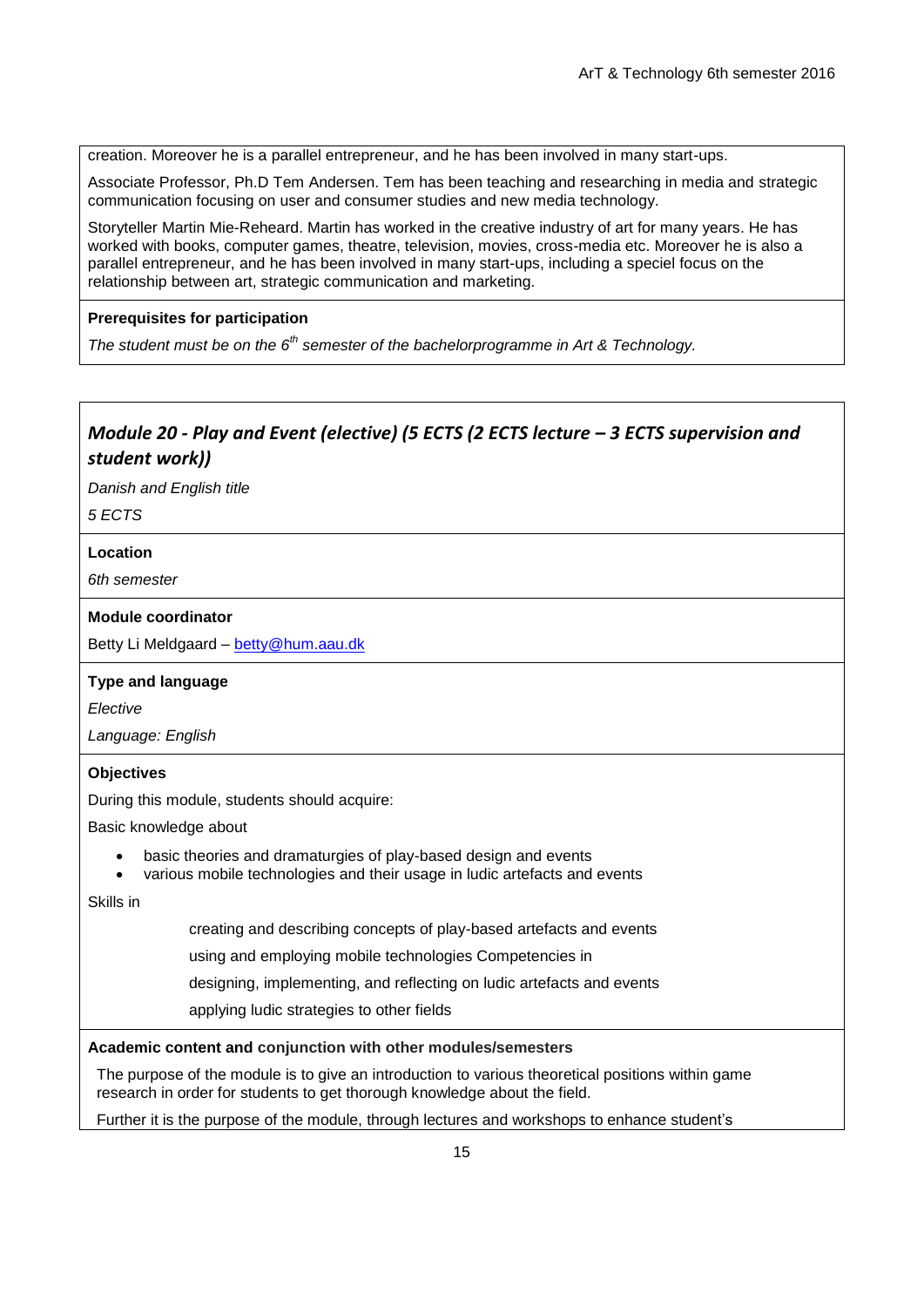competences in the design of ludic artifacts in relation to artistic events.

The module re-frames art works by applying ludological strategies to artistic interventions and interactivity with the purpose of expanding notions about interaction, participation and co-creation in relation to the immersive aspects of ludic experiences. The course plays into the general approach on the main module to improve and enhance students knowledge about art works as playable artifacts, audience experience and the relation between objective ludic mechanics and theoretical positions regarding ludic experiences.

#### **Studying Interactive Digital Games I &II**

**Lecturer:** Betty Li Meldgaard

#### **Lectures 1, 2, 3 and 4 (will be placed as 2x2 hr. lectures)**

The first four lectures are given consecutively, in order to concentrate the focus on researching digital interactive games

Studying interactive digital games is a somewhat new endeavour and dates back, according to

Espen Aarseth (gamestudies.org) to 2001, that is, officially. In the short span of time, game studies have taken numerous theoretical and thematically turns, which will be presented during the lectures. The first lectures will therefore look at the ludological turn, the spatial turn, the cognitive/emotional turn and eventually incorporate a perceptual approach. The purpose of the first lectures is to give the students a basic understanding of the theoretical approaches within "state of the art" game research. This part will form a foundational understanding of games and ludic artifacts, the interactive mechanics and the correlation between ludic and narrative means of engagement.

#### Literature:

Aarseth, E., "Computer Game Studies, Year One" <http://www.gamestudies.org/0101/editorial.html>

Eskelinen, M., "The Gaming Situation" - <http://www.gamestudies.org/0101/eskelinen/>

Güntzel, S., "The Space Image", Conf. Proc. Philosophy of Computer Games, 2008, DigaRec

Series

Grodal, T., "Stories for Eves, Ears and Muscles: Video Games, Media and Embodied

Experiences" in "Video Game Theory Reader", Routledge 2003

#### **Lecture 5 - The Physical and Virtual Interface**

#### **Lecturer:** Betty Li Meldgaard

This lecture will look at the various interfaces involved, with a main focus on the physical means of control and the virtual effects. Playing games or participating in ludic events, involves physical as well as cognitive/perceptual/emotional engagement. In this lecture we will look at various types of interfaces and the lecture will offer proposals on how to work theoretically with the diversity/mutuality of physical vs. virtual. The purpose of this lecture is to extrapolate the various levels of interaction involved in ludic design and how they can be approached theoreticallyand applied practically.

#### Literature:

Juul, Jesper, "A casual Revolution: Reinventing Video Games and their Players", (in

excerpts regarding mimetic interfaces and the means of control (Kinect, Wii)), 2010, MIT

Press

Clark, A., "Re-Inventing Ourselves: The Plasticity of Embodiment, sensing and Mind", Journal of Medicine and Philosophy, 32:263 – 282, Taylor and Francis Group, 2007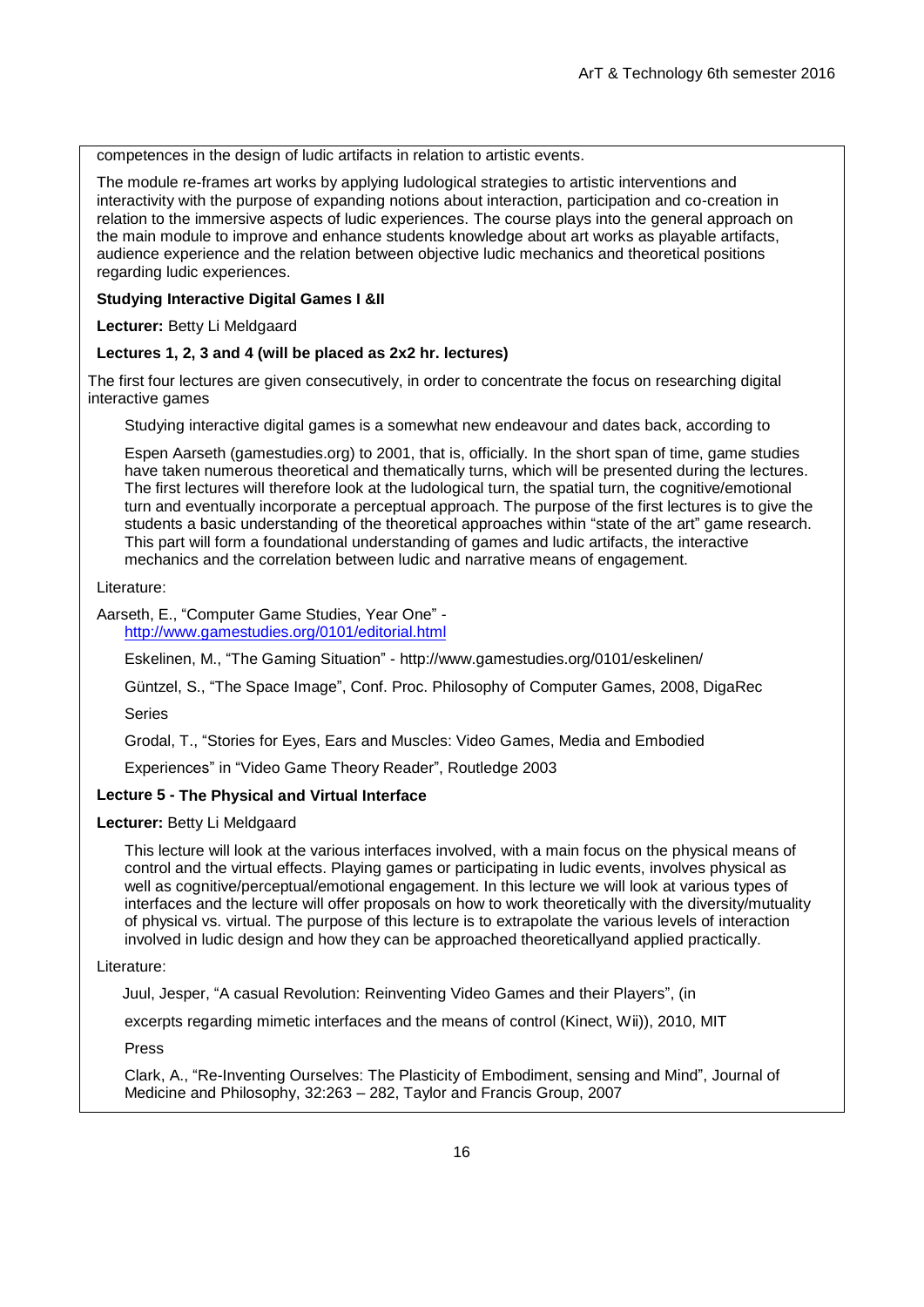### **Lecture 6 - Playable Artifacts – Beyond "Gameness"**

### **Lecturer:** Betty Li Meldgaard

This lecture will broaden the "traditional" concepts of games and look at various types of playable artifacts. The lecture will offer a critical discussion of the approaches seen so far in games studies and point to future and more artistic approaches to game design and game theory. The ludological approach, as presented in the first lectures, may be a constraining approach if more artistic means/expressions and game play solutions are applied to playable artifacts.

Literature:

Leino, O., "Death Loop as a Feature".

[http://gamestudies.org/1202/articles/death\\_loop\\_as\\_a\\_feature](http://gamestudies.org/1202/articles/death_loop_as_a_feature)

Weibel, P., in "Future Cinema: The Cinematic Imagenary after Film. (Electronic Culture: History, Theory, and Practice)", 2003, MIT Press

Supplementary Litterature:

Manovich, L. " The Language of New Media", MIT Press, 2002

―Video Game Theory Reader 1‖, ed. Wolf and Perron, 2003, Routledge

―Video Game Theory Reader 2‖, ed. Wolf and Perron, 2009, Routledge

Other activities:

Following the last lecture will be a workshop centered on the students game development proces and progress and the module will be finalized with a presentation of concepts in plenum with invited teachers/supervisors who will give qualified feedback.

### **Scope and expected performance**

It is expected that students participate in the assignments given, which will be related to the main semester project.

#### **Examination:**

**Satisfactory and active participation in courses i.e. 80 % presence and submission of all assignments set during the course. Pass/Fail. If students do not fulfil the above requirements a substitute written assignment will be given.**

### **Prerequisites for participation**

| 1 ECTS<br><b>Mobile Technologies</b> |                                                                                                                                                                                                                                                                 |  |
|--------------------------------------|-----------------------------------------------------------------------------------------------------------------------------------------------------------------------------------------------------------------------------------------------------------------|--|
| Secretary:                           | Anne Nielsen                                                                                                                                                                                                                                                    |  |
| Responsible<br>Coordinator:          | Betty Li Malvang Meldgaard                                                                                                                                                                                                                                      |  |
| Lecturers:                           | Ståle Stenslie                                                                                                                                                                                                                                                  |  |
| Purpose and<br>goals:                | The course explores mobile technologies through a practice based approach. The<br>students will create augmented reality (AR) applications involving interactive images,<br>video and sound. The learning goals are to acquire a basic understanding of AR, its |  |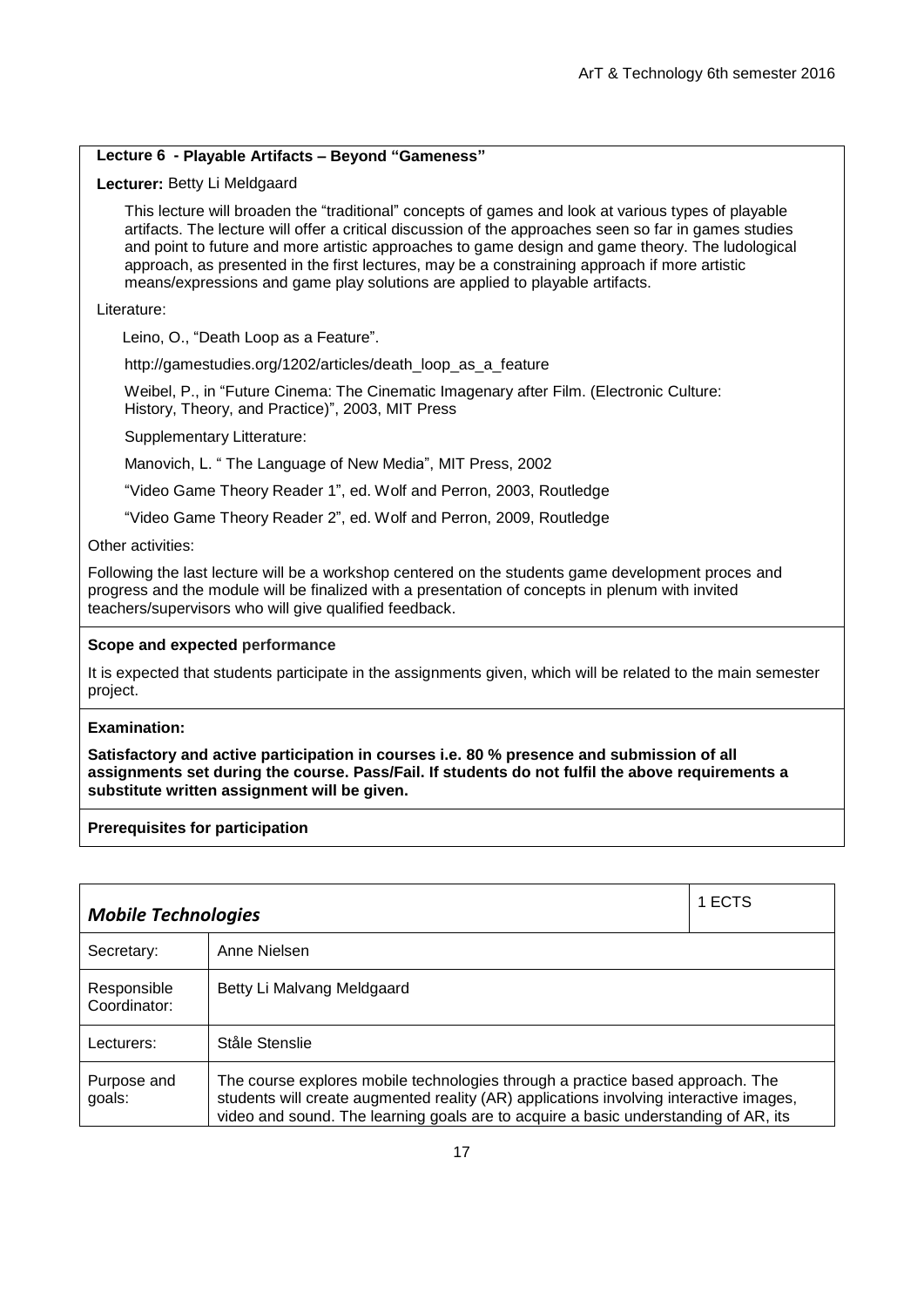|              | applications, tools & approaches. Students will get knowledge and hands-on skills on<br>how to construct AR projects and how to make 'invisible' data visible.                 |
|--------------|--------------------------------------------------------------------------------------------------------------------------------------------------------------------------------|
| Examination: | This course is assessed as part of the examination in module 20                                                                                                                |
| Title 1:     | Introduction to AR concepts, methods and techniques                                                                                                                            |
| Lecturer:    | Ståle Stenslie                                                                                                                                                                 |
| Content:     | The lecture will introduce various AR concepts, methods and techniques, followed by a<br>rapid prototype workshop on the basis of Aurasma.com and its applets for smartphones. |
| Assignments: | Apply one or more images of your choice to an Aurasma demo                                                                                                                     |
| Literature:  | Kipper G., Rampolla J.(2012) Augmented Reality: An Emerging Technologies Guide to<br>AR. Elsevier.                                                                             |
|              | http://www.aurasma.com, www.buildar.com, https://www.layar.com/                                                                                                                |
| Title 2:     | Geotagged and Mobile AR worlds                                                                                                                                                 |
| Lecturer:    | Ståle Stenslie                                                                                                                                                                 |
| Content:     | The lecture will continue the introduction to various AR concepts, methods and<br>techniques, with main focus on location based, geotagged AR applications on<br>smartphones.  |
| Assignments: | Sketch out an example for geotagged AR application                                                                                                                             |
| Literature:  | Kipper G., Rampolla J.(2012) Augmented Reality: An Emerging Technologies Guide to<br>AR. Elsevier.                                                                             |
|              | https://www.layar.com/                                                                                                                                                         |
|              | http://www.theguardian.com/technology/augmented-reality                                                                                                                        |
| Title 3:     | Geotagging your AR experience                                                                                                                                                  |
| Lecturer:    | Ståle Stenslie                                                                                                                                                                 |
| Content:     | The lecture will continue an hands-on approach of how to construct a geotagged AR<br>experience.                                                                               |
| Assignments: | Prepare a prototype/sketch for presentation in class                                                                                                                           |
| Literature:  | Kipper G., Rampolla J.(2012) Augmented Reality: An Emerging Technologies Guide to<br>AR. Elsevier.                                                                             |
|              | https://www.layar.com/                                                                                                                                                         |
| Title 4:     | Dissemination: how to present, exhibit and promote AR projects                                                                                                                 |
| Lecturer:    | Ståle Stenslie                                                                                                                                                                 |
| Content:     | Once an AR application has been built, how do you present it for a wider audience? The                                                                                         |